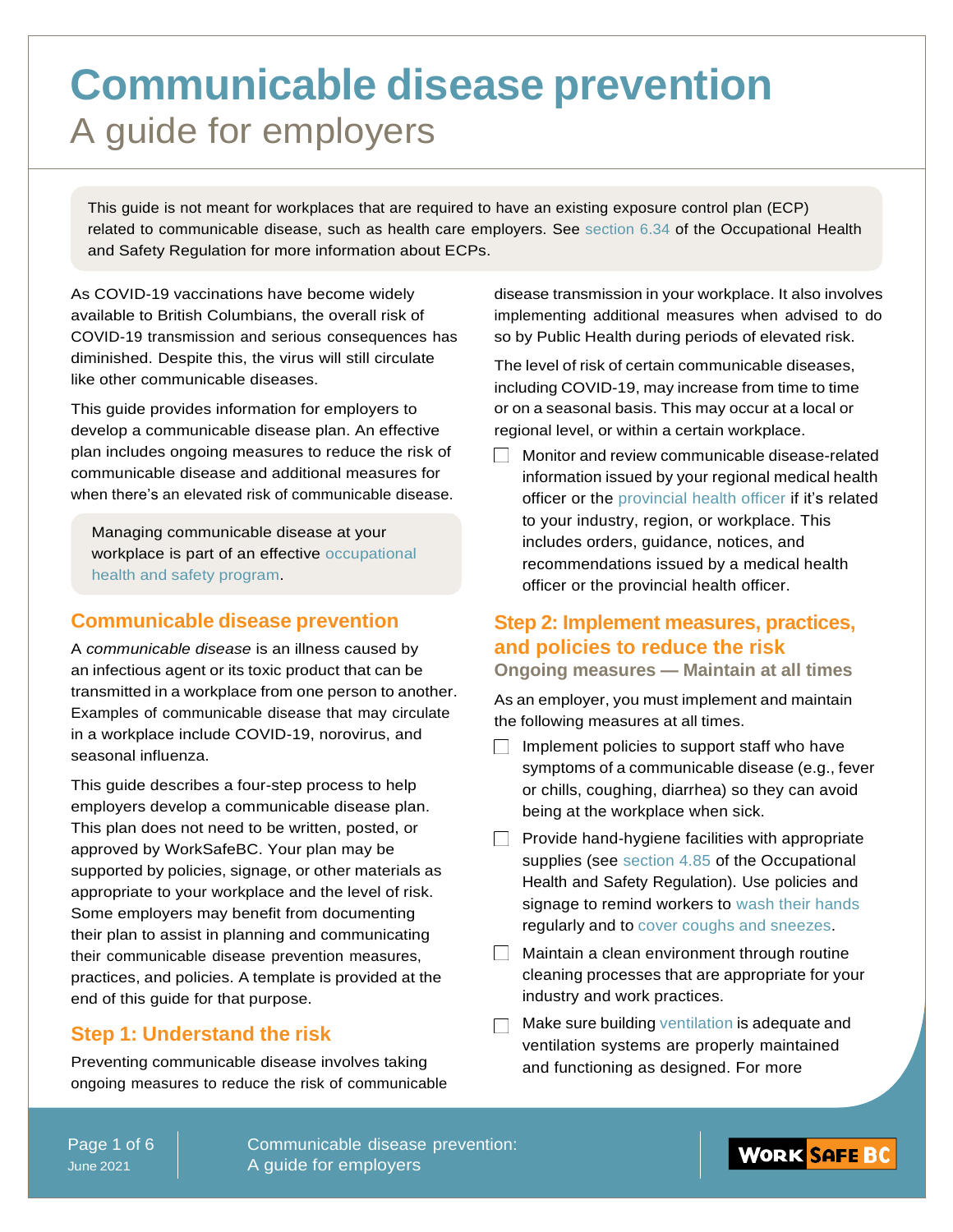information, see section 4.72 of the Occupational Health and Safety Regulation.

 $\Box$  Support employees in receiving vaccinations for COVID-19 and other vaccine-preventable conditions.

**Additional measures — Implement as advised by Public Health**

During a period of elevated risk, the medical health officer or provincial health officer will provide information and guidance about the risk and how you can reduce it. The measures that you'll need to implement will depend on the type of disease and the methods of transmission.

- $\Box$  Follow all direction from medical health officers and your regional health authority.
- Follow all orders, guidance, recommendations, and notices issued by the provincial health officer that are relevant to your industry, region, or workplace.
- $\Box$  Depending on the guidance that public health officials provide, you may need to assess the workplace to identify areas, activities, and processes that may pose a risk to workers. You may also need to implement appropriate control measures to reduce the risk, following the direction of Public Health. WorkSafeBC has maintained key COVID-19 protocols that you can refer to. You can use these as appropriate and as advised by Public Health during periods of increased risk.

### **Step 3: Communicate measures, practices, and policies**

Make sure everyone entering the workplace, including workers from other employers, receives information about your measures, practices, and policies for managing communicable disease. A template is provided at the end of this guide that employers may find useful for this purpose.

- $\Box$  Ensure all workers understand the measures in place at your workplace.
- $\Box$  Provide all your workers with information on policies for staying home when sick and working from home. The following resources are available for employers to support workers

### working from home:

- **•** Working from home: A guide to keeping your workers healthy and safe
- **•** Setting up, organizing, and working comfortably in your home workspace
- $\Box$  Post signage in your workplace to support the measures you have in place.
- Make sure your supervisors are knowledgeable about your measures, practices, and policies, and incorporate these into supervision practices at the workplace.
- $\Box$  Provide information, signage, and materials to workers in a language they understand.
- $\Box$  Be mindful that some aspects of managing communicable disease in the workplace may raise privacy and confidentiality issues. Seek advice on these issues as necessary.

### **Step 4: Monitor your workplace and update your plan as necessary**

Continuously evaluate and update your plan to reflect changing risk levels and work practices.

- $\Box$  Joint health and safety committees and worker representatives play an important role in identifying and resolving workplace health and safety issues. When identifying and resolving safety issues, involve joint health and safety committees or worker health and safety representatives (or, in smaller workplaces, other workers).
- $\Box$  Use workplace inspections and ongoing supervision in the workplace to ensure measures are functioning properly, followed, and maintained.
- **Monitor the guidance, notices, orders, and** recommendations from Public Health (as required in Step 1). Adjust your plan as necessary.
- $\Box$  Monitor your workplace and risk level.
- $\Box$  Change your measures, practices, and policies as necessary.
- $\Box$  Update your plan to reflect changes in your workplace, including work processes, staff, and premises.
- $\Box$  Make sure workers know how to raise health and safety concerns

Communicable disease prevention: A guide for employers

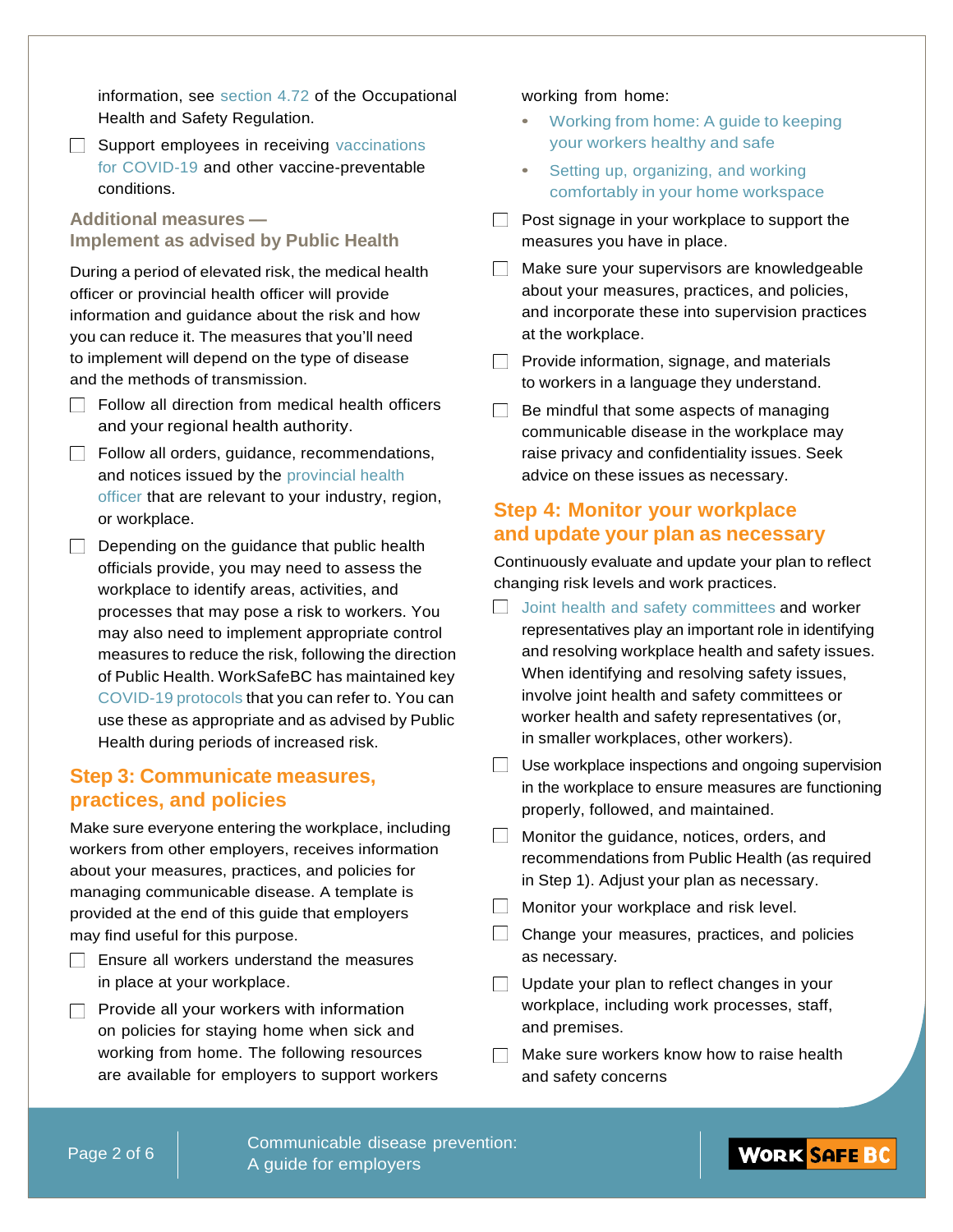# **Communicable disease prevention planning template**

The following template may be useful for employers in documenting and communicating their communicable disease prevention measures, practices, and policies. This is an optional resource, and may be used or adapted as suited to the individual employer.

### **Step 1: Understand the risk**

Preventing communicable disease involves taking ongoing measures to reduce the risk for communicable disease transmission in the workplace.

All of our Board members are responsible for monitoring and reviewing communicable disease-related information issued by the regional medical health officer or the provincial health officer, and bring to the Board's attention whenever important information is released. Our Board has a monthly meeting where all Club related issues, including health related issues, are reviewed and discussed.

Information is communicated with the coaching team and Club members via email and/or through team meetings with the coaching staff.

It is expected that all public health advisories, guidance and requirements are strictly followed and adhered to in order to reduce risk of transmission. These expectations are shared through regular email updates.

Non-compliance is not tolerated, whereby the conduct of any coaching team member that is not in compliance with public health requirements is addressed through disciplinary measures, up to and including termination of employment/cessation of contract.

Conduct of skaters that is not in compliance with public health guidance is addressed and corrected immediately and, in the event they attend with symptoms of illness they are asked to leave the rink.

## **Step 2: Implement measures, practices, and policies to reduce the risk**

### **Ongoing measures**

Implement policies to support staff who have symptoms of communicable disease so they can avoid being in the workplace when sick.

Our coaches are asked to do self screen every day before going to the rink to work. They are required to stay away from the rink if they are sick and/or if any of the following apply:

- Experiencing fever, cough, shortness of breath or difficulty breathing;

- Experiencing chills, headache, fever, loss of appetite, extreme fatigue or tiredness, body aches, nausea orvomiting, diarrhea, sore throat or new loss of taste or smell;

- A confirmed positive COVID-19 diagnosis;

- Travelled outside of Canada within the past 14 days and not exempt from quarantine;

- A close contact of someone with a positive COVID-19 diagnosis and required to self-isolate; and/orIf directed for any

reason by public health to self-isolate.

Skaters and parent volunteers are required to do the same daily self screen before coming to the rink and are required to stay away from the rink if any of the aforementioned applies. Coaches have the authority to remove a skater from the rink (i.e. send them home) if the skater has signs of illness. Regular updates are shared with Club members to ensure they continue to do the daily self screen and are aware of Club policy with respect to these expectations.

For the coaches who are paid a regular monthly director or coordinator salary there is no reduction in pay if they miss work due to communicable disease.

Page 3 of 6 | Communicable disease prevention: A guide for employers

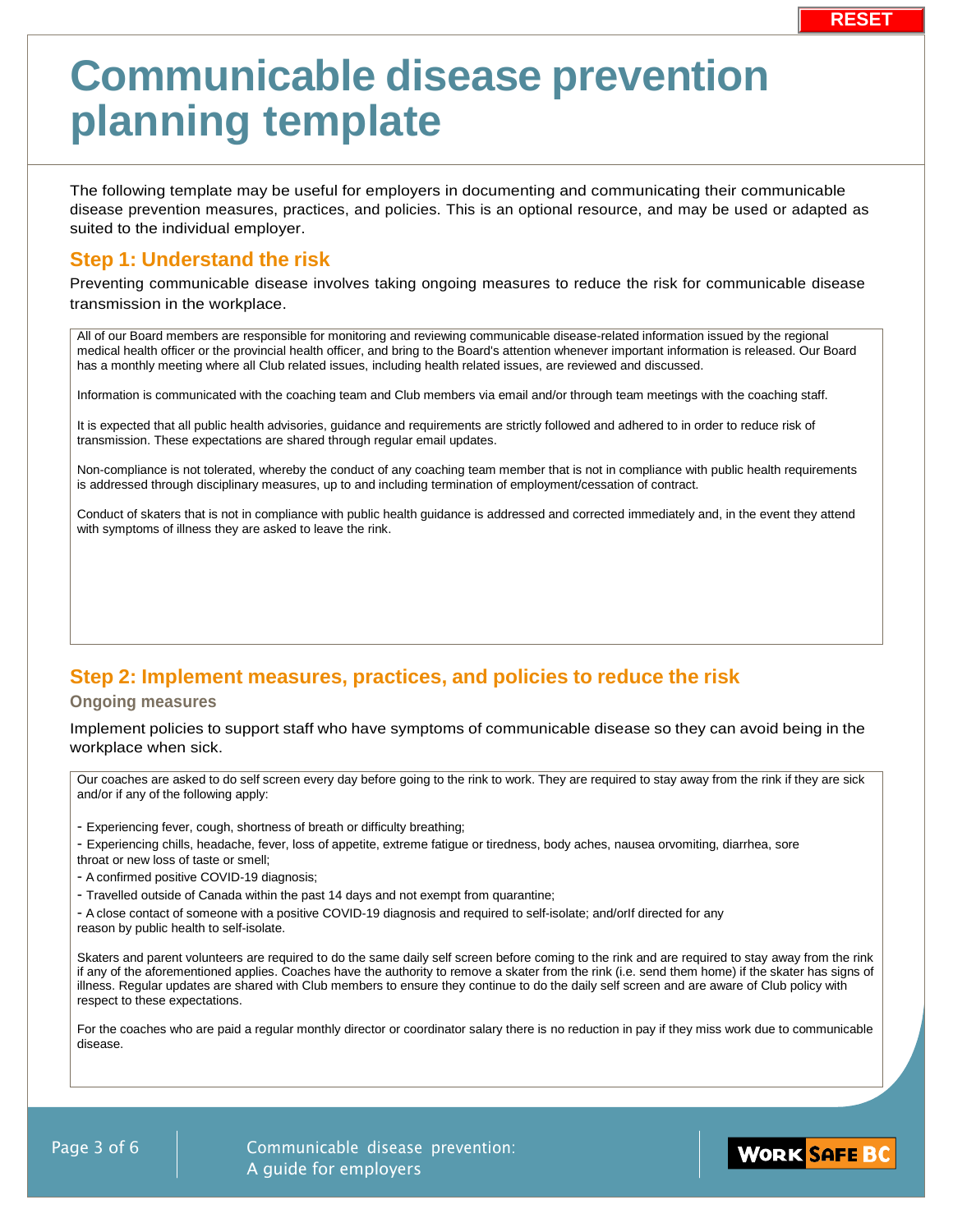Provide hand-hygiene facilities and appropriate supplies (see section 4.85 of the Occupational Health and Safety Regulation). Use policies and signage to remind workers to wash their hands and to cover coughs and sneezes.

The following resources may be of use to employers in communicating appropriate practices around the workplace:

- **Prevent the spread of communicable disease: Handwashing**
- **Prevent the spread of communicable disease: Cover coughs and sneezes**

The public city rinks that we rent are responsible for providing hand-hygiene facilities and appropriate supplies. We use regular email reminders to our members and coaching staff to always maintain good hand-hygiene practices like handwashing, sanitizing and covering coughs and sneezes with elbows (not hands).

Maintain a clean environment through routine cleaning processes that are appropriate for your industry and work practices.

The public city rinks are responsible for maintaining a clean environment through routine cleaning processes. For the classes for which we have COVID Captains, they are responsible for wiping down the common high touch areas like benches and boards after each session.

Page 4 of 6 | Communicable disease prevention: A guide for employers

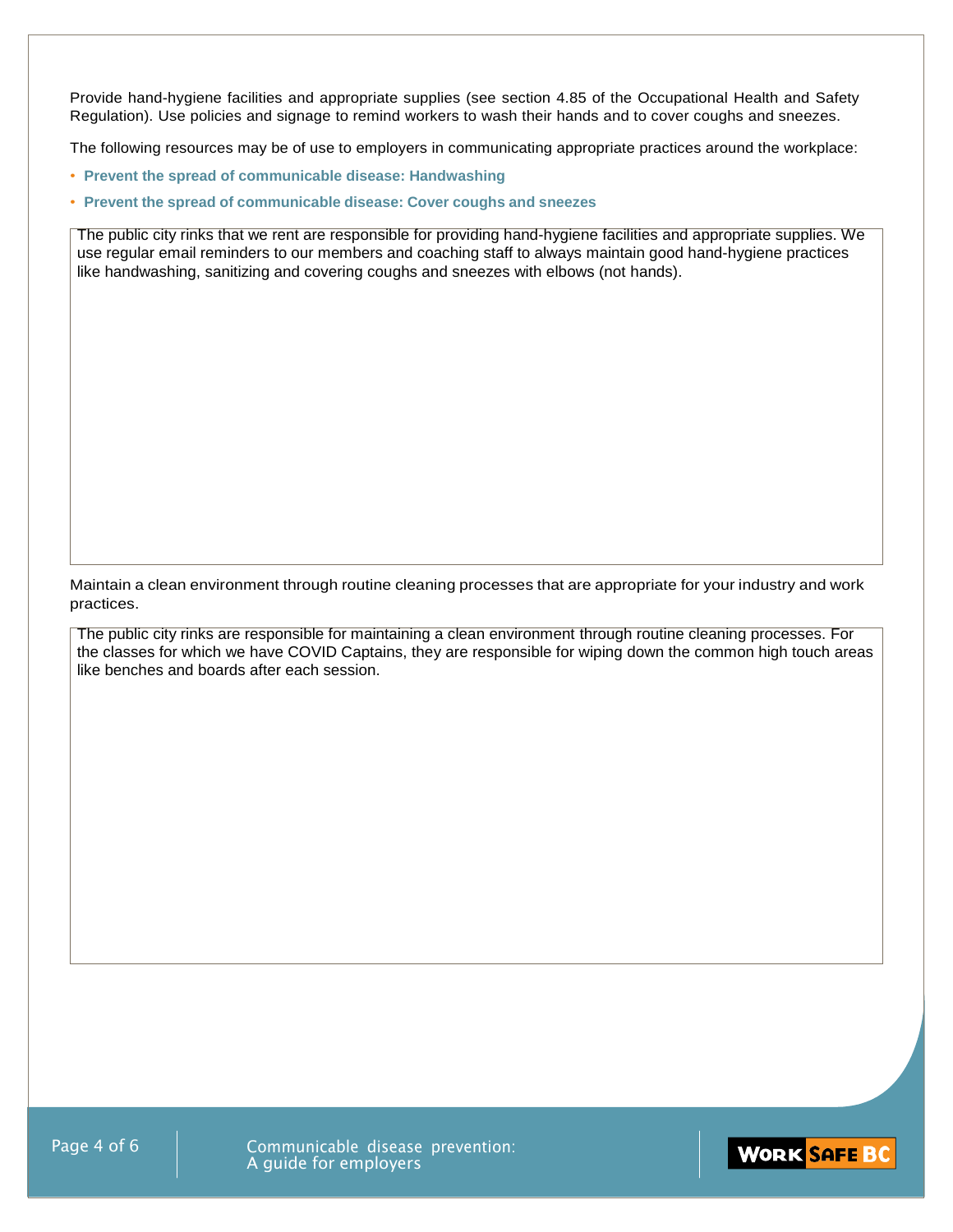Make sure building ventilation is adequate and ventilation systems are properly maintained and functioning as designed. For more information, see section 4.72 of the Occupational Health and Safety Regulation.

For employers without ventilation, or without direct control of their building's ventilation system, they may take other measures to improve air circulation, including opening windows.

#### Learn more here:

**Prevent the spread of communicable disease: Ventilation and air circulation**.

The public city rinks are responsible for providing an adequate and properly maintained ventilation system, and to ensure it functions as designed.

### **Additional measures**

During a period of elevated risk, a medical health officer or the provincial health officer will provide information and guidance about the risk and how you can reduce it. The measures that you'll need to implement will depend on the type of disease and the methods of transmission.

We always follow the guidance provided by the following parties:

- 1. Medical health officer or provincial health officer
- 2. City rink policies
- 3. ViaSport policies
- 4. Skate Canada guidance
- 5. Section office policies